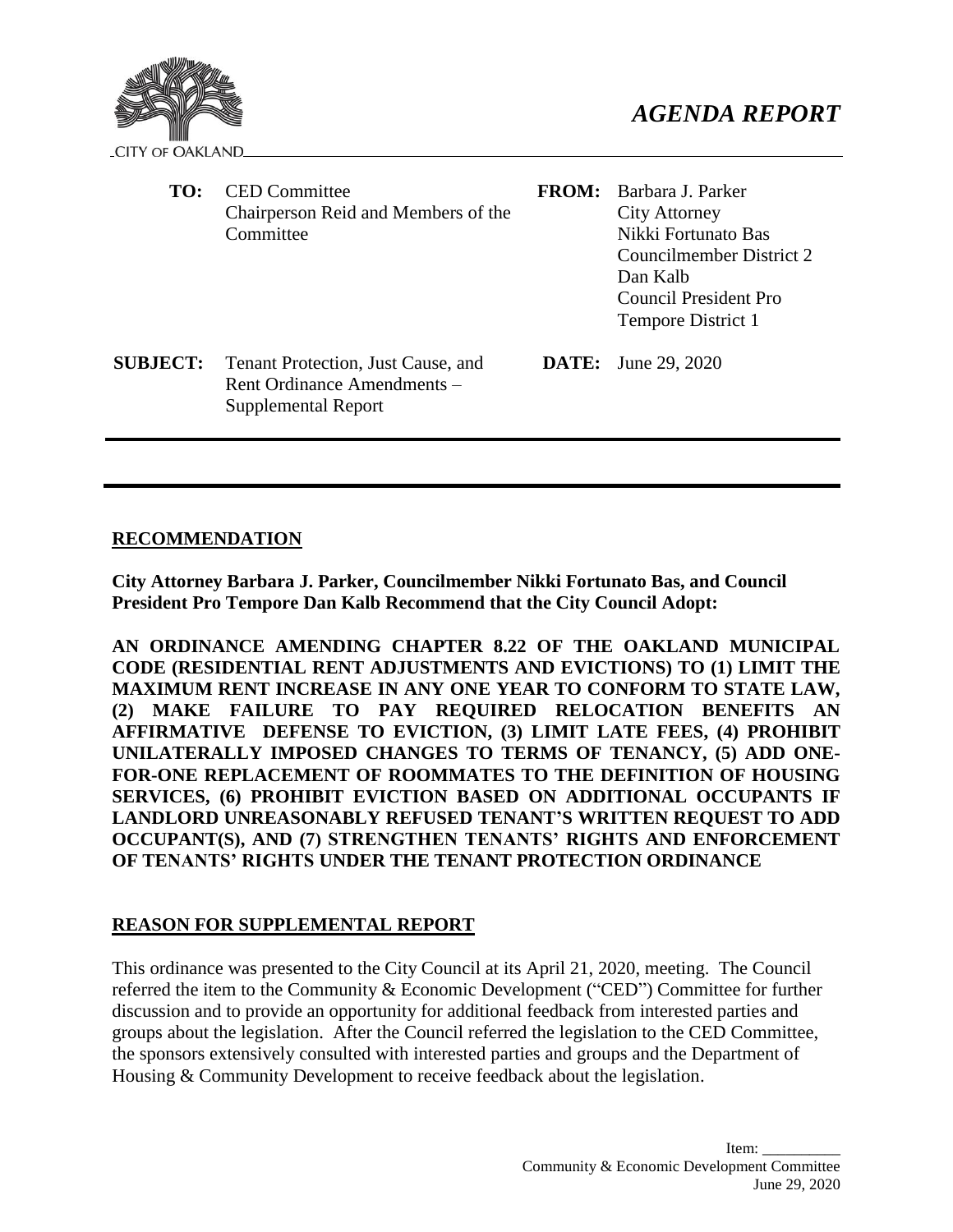This report accompanies revised legislation that incorporates several suggestions that the cosponsors received. The report (1) explains the major changes to the legislation since it was published for the Council's April 21st meeting; (2) includes a supplemental Fiscal Impact section; and (3) provides a chart detailing the laws in California and other cities, upon which most of the provisions of the legislative proposal are based.

A copy of the December 23, 2019, informational report from the Rent Adjustment Program which recommended some of the amendments that are proposed in this legislation is attached.

# **CHANGES TO LEGISLATION**

The major changes that have been made to the legislative proposal are listed below in the order they appear in the legislation:

- A. Changes to **Attachment A** (Tenant Protection Ordinance)
	- $\circ$  Page 13 (Section 8.22.640.A.15) Exceptions to Prohibition against Unilateral Imposition of New Material Contract Terms:
		- o An additional exception was added for changes authorized by a regulatory agreement with a government agency;
	- o Page 15 (Section 8.22.640.G) Exceptions to Prohibition Against Severance of Certain Housing Amenities:
		- o The "just cause" exceptions to the prohibition were renamed as "good cause" exceptions, to avoid confusion with the Just Cause for Eviction Ordinance;
		- o The list of exceptions to the prohibition was expanded to include (1) severances that are necessary to allow the addition of Accessory Dwelling Units (ADUs) and affordable housing units and (2) the removal of damaged balconies in affordable housing buildings (a definition for "affordable housing provider" was added to Section 8.22.620);
		- o Exceptions to the prohibition adopted by regulation were made subject to Rent Board Regulation Section 8.22.040.B.4.b, requiring a vote of 5 Board Members representing at least one member of each class of Members (owner, tenant, neither);
		- o For clarity, the provision now notes permitted severances in units covered by the Rent Ordinance shall be offset by a corresponding reduction in rent,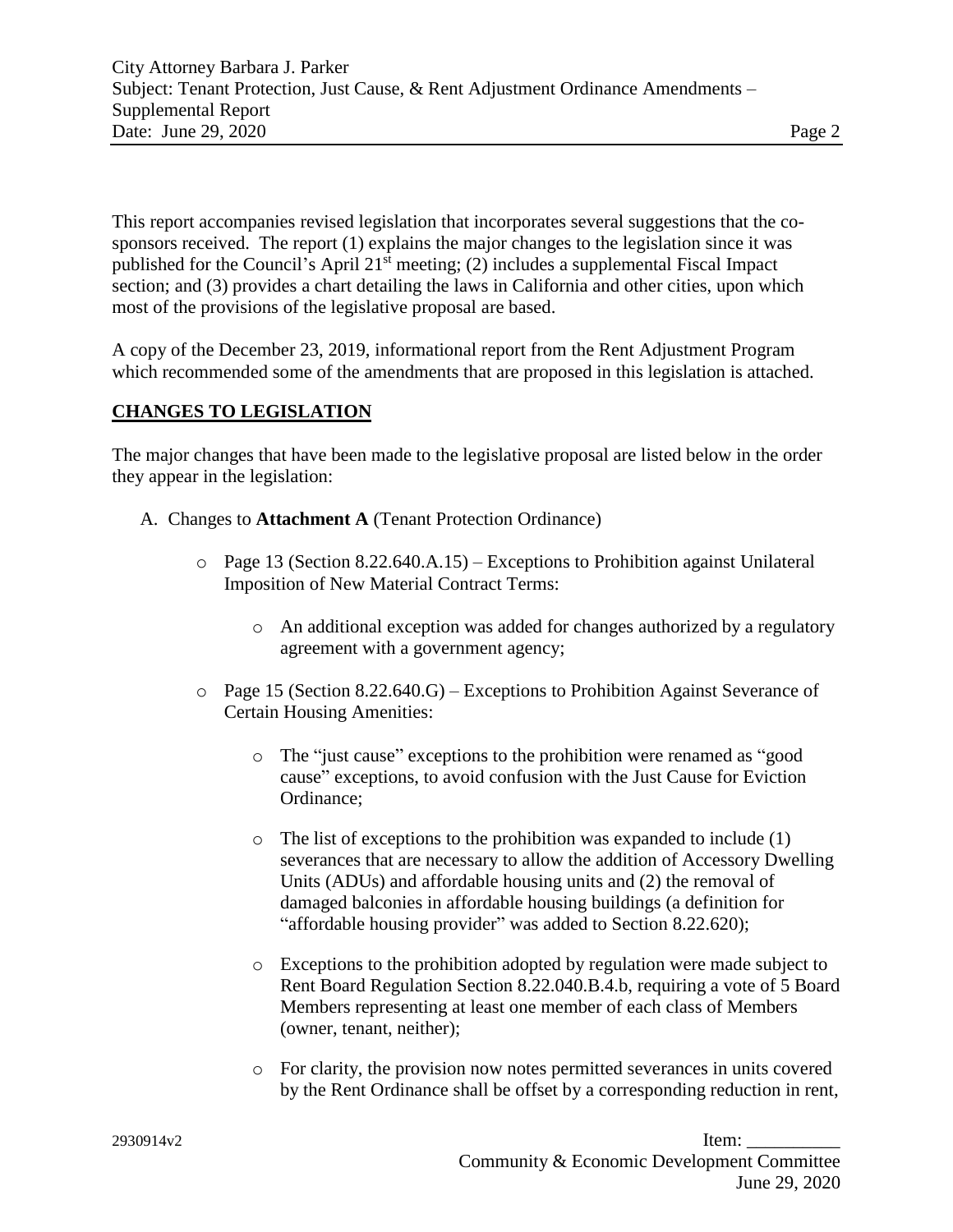as required by the Rent Ordinance, for which either the Owner or Tenant may petition the Rent Adjustment Program (RAP) to determine;

- o Page 15 (Subsection 8.22.640.H) –Late fee Limit:
	- o The 1% of monthly rent limit on late fees is changed to 5% up to a maximum of \$50.
- B. Changes to **Attachment B** (Residential Rent Adjustment Program Ordinance)
	- $\circ$  Page 19 (Section 8.22.020) To correspond with the proposed Just Cause for Eviction protection for additional occupants, definitions for "Additional Occupant" and "Base Occupancy Level" were added to permit owners to petition for rent increases up to 5% per additional non-family occupant;
	- $\circ$  Page 24 (Subsection 8.22.070.C.1) The existing list of rent increases for which an owner may petition RAP is expanded to include the new increase for additional occupants;
	- $\circ$  Page 28 (Subsection 8.22.090.A.1) The existing list of grounds for which a tenant may petition the RAP was expanded to include reversal of a prior rent increase for additional occupancy following a decrease in occupancy;
	- $\circ$  Page 31 (Subsection 8.22.110.F.1) The listed circumstances under which a RAP Hearing Officer may issue a decision without a hearing was expanded to codify the practice of issuing administrative decisions to petition and response forms that raise no genuine dispute as to any material fact, where the petition may be decided as matter of law.

# **COMPARATIVE LAW**

The following table details how most of the amendments to Oakland law proposed by this legislation are based on laws that already exist in other jurisdictions.

| <b>Section</b>                     | <b>Description</b>                | Comparative law upon which             |  |  |
|------------------------------------|-----------------------------------|----------------------------------------|--|--|
|                                    |                                   | provision is based                     |  |  |
| <b>Tenant Protection Ordinance</b> |                                   |                                        |  |  |
| $8.22.630.B.1 -$                   | Deletion of blanket exemption for | East Palo Alto & Santa Monica do not   |  |  |
| deletion                           | nonprofit owned housing           | exempt such housing from their similar |  |  |
|                                    |                                   | prohibitions against various forms of  |  |  |
|                                    |                                   | tenant harassment.                     |  |  |
| $8.22.630.B.7 -$                   | Deletion of new construction      | East Palo Alto, Santa Monica, & West   |  |  |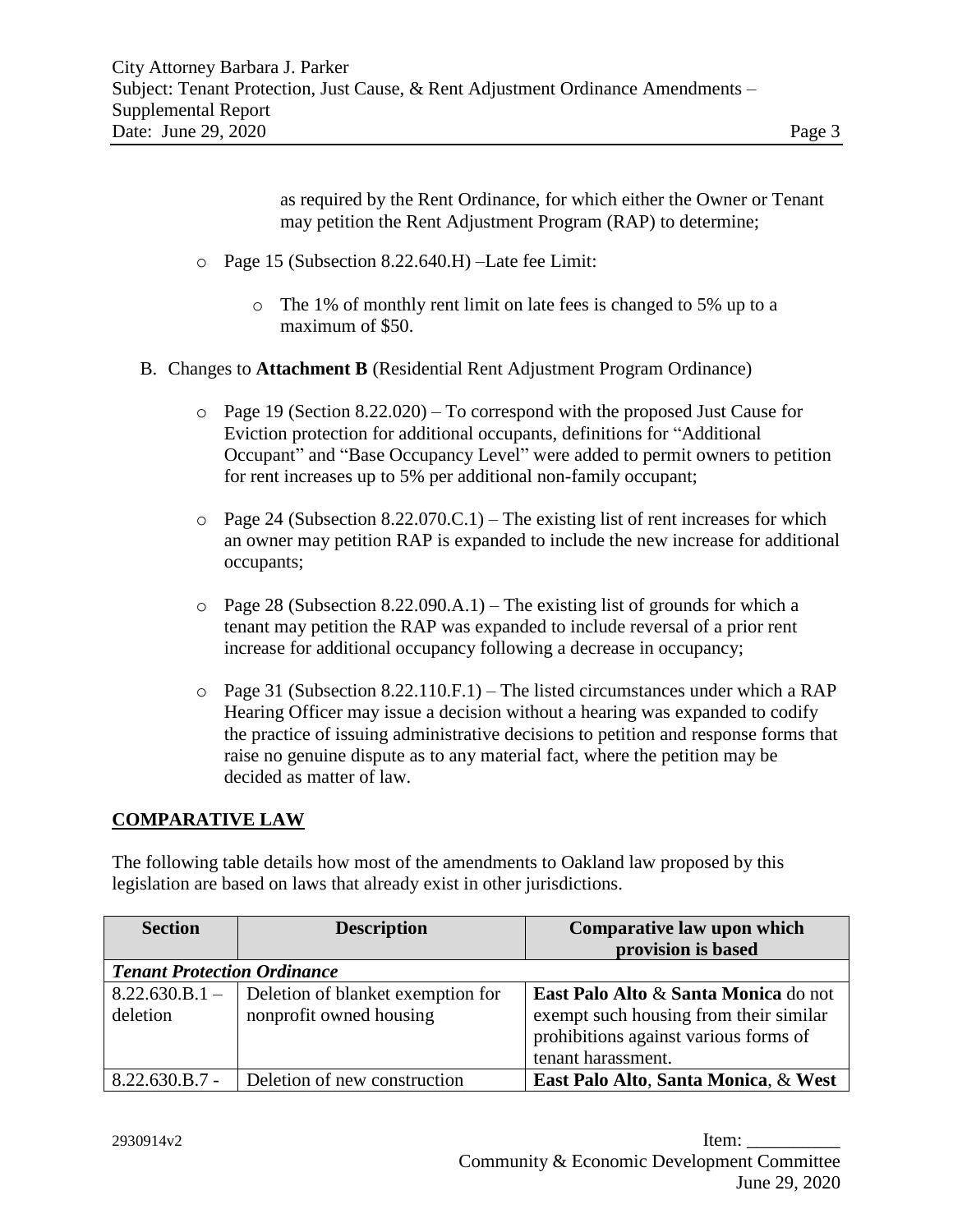| <b>Section</b> | <b>Description</b>                                                         | Comparative law upon which<br>provision is based |
|----------------|----------------------------------------------------------------------------|--------------------------------------------------|
| deletion       | exemption                                                                  | Hollywood do not exempt such housing             |
|                |                                                                            | from their similar prohibitions against          |
|                |                                                                            | various forms of tenant harassment.              |
| 8.22.640.A.6   | Addition of prohibiting threats of                                         | California prohibits such threats.               |
|                | immigration status reporting to                                            |                                                  |
|                | induce vacating rental unit                                                |                                                  |
| 8.22.640.A.15  | Unilateral imposition of new                                               | Berkeley strictly prohibits unilateral           |
|                | material terms to tenancy or new                                           | changes to the terms of tenancy.                 |
| 8.22.640.A.17- | tenancy                                                                    |                                                  |
| 21             | Prohibiting illegal lock-outs, utility<br>shut-offs, discrimination, elder | California prohibits all of this conduct.        |
|                | financial abuse, fraud, and forcing                                        |                                                  |
|                | an occupant to vacate and re-                                              |                                                  |
|                | register for the purpose of                                                |                                                  |
|                | preventing them from acquiring                                             |                                                  |
|                | tenancy rights                                                             |                                                  |
| 8.22.640.G     | Unilateral severance of housing                                            | San Francisco & Berkeley strictly                |
|                | amenities                                                                  | prohibit such severances.                        |
| 8.22.640.H     | Late fee limited to 5% or \$50,                                            | Other monthly late fee caps in California        |
|                | whoever is lower.                                                          | include West Hollywood (1%) and                  |
|                |                                                                            | Hayward $(5\%)^1$ .                              |
|                |                                                                            |                                                  |
|                | <b>Residential Rent Adjustment Program Ordinance</b>                       |                                                  |
| 8.22.020       | Allowing owners a rent increase for                                        | Berkeley, Richmond, & Los Angeles                |
| ("Additional   | additional occupancy                                                       | allow such rent increases, with                  |
| Occupant" $&$  |                                                                            | limitations. For example, Berkeley $\&$          |
| "Base          |                                                                            | Richmond do not allow the rent                   |
| Occupancy"),   |                                                                            | increases for family additions and               |
| 070.C.1.e, &   |                                                                            | Berkeley reverses allowed rent increases         |
| 090.A.1.m      |                                                                            | if occupancy decreases.                          |
| 8.22.020       | Inclusion of the right to one-to-one                                       | Various cities in California provide the         |
| ("Housing      | replacement of roommates under                                             | right of one-to-one replacement of               |
| Services")     | <b>Housing Services</b>                                                    | roommates.                                       |
| 8.22.070.A.2   | Annual rent increase limit of $5\%$ +                                      | California adopted a statewide annual            |
|                | CPI, as provided by California                                             | rent increase limit last year <sup>2</sup> .     |

<sup>&</sup>lt;sup>1</sup> Some states limit late fees, usually to 5%. Maine limits late fees to 4%. Ontario, Canada, entirely bans late fees for residential rent payments.

 $\overline{a}$ 

Currently, late fees are prohibited in the City of Oakland pursuant to the Eviction Moratorium Emergency Ordinance adopted in response to the novel Coronavirus (COVID-19) pandemic.

<sup>2</sup> See p. 4 of the Agenda Report submitted for the April 21, 2020, City Council meeting.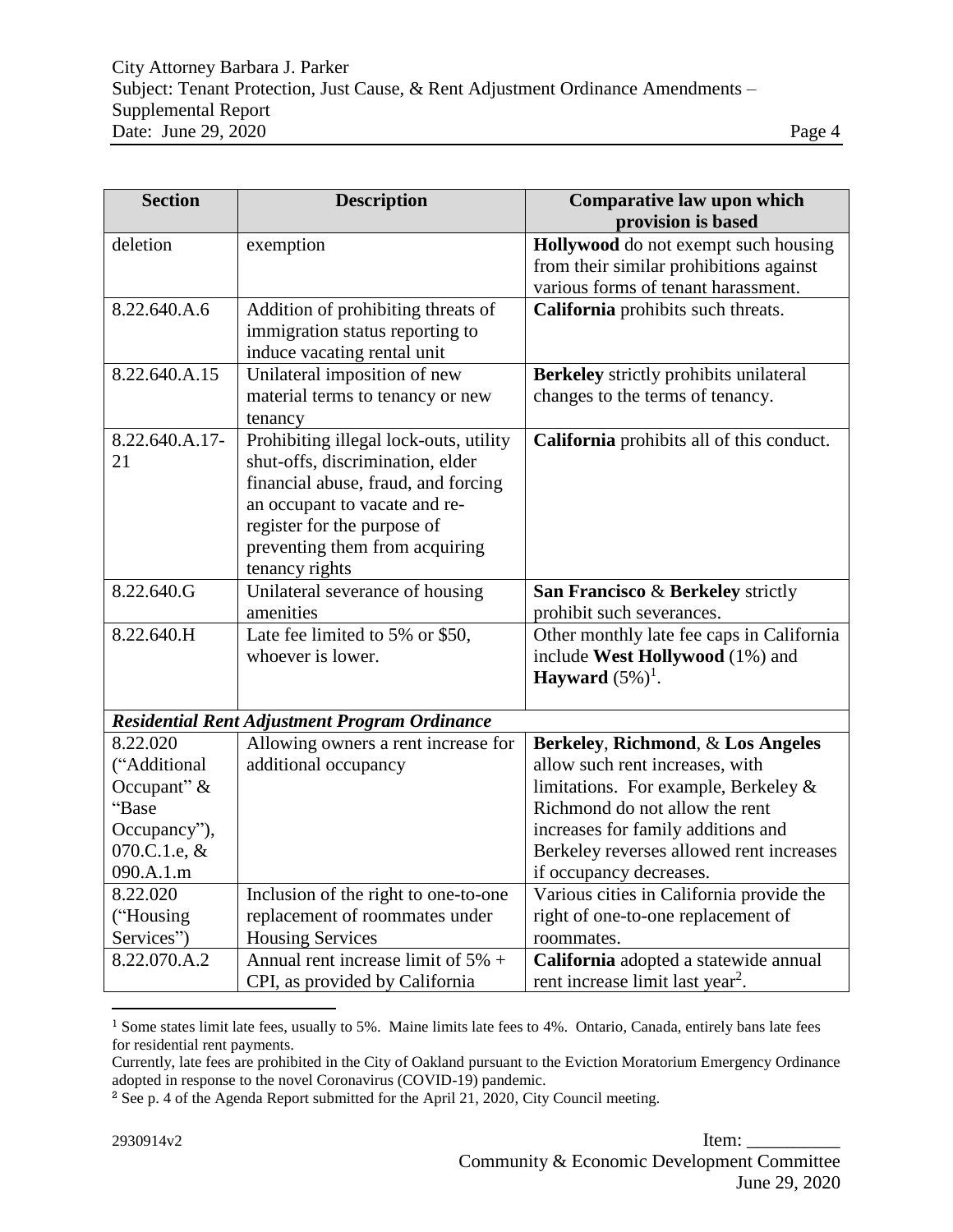| <b>Section</b>                           | <b>Description</b>                                                                            | Comparative law upon which<br>provision is based                                                                                                                                                                          |  |  |
|------------------------------------------|-----------------------------------------------------------------------------------------------|---------------------------------------------------------------------------------------------------------------------------------------------------------------------------------------------------------------------------|--|--|
|                                          | Civil Code Section 1947.12                                                                    |                                                                                                                                                                                                                           |  |  |
| <b>Just Cause for Eviction Ordinance</b> |                                                                                               |                                                                                                                                                                                                                           |  |  |
| 8.22.360.A.2.b                           | Prohibition against eviction for                                                              | San Francisco, Berkeley, Richmond,                                                                                                                                                                                        |  |  |
|                                          | additional occupancy                                                                          | $&$ Los Angeles protect against eviction<br>for additional occupancy. The City of<br>Alameda provides such protection for<br>family additions.                                                                            |  |  |
| 8.22.360.D.5                             | Defense against eviction for failure<br>to make required relocation<br>payments               | Various cities in California provide this<br>defense. In addition, California's Tenant<br>Protection Act of 2019 provides that<br>failure to make required relocation<br>payments is a defense to eviction <sup>3</sup> . |  |  |
| 8.22.360.D.6                             | Prohibition against eviction for<br>violation of unilaterally imposed<br>new terms of tenancy | San Francisco, Berkeley, & other cities<br>prohibit evictions for violation of<br>unilaterally imposed terms                                                                                                              |  |  |

# **FISCAL IMPACT - SUPPLEMENTAL**

The ordinance presented to the City Council on April 21<sup>st</sup> was not expected to have any significant direct fiscal impact on City government. However, the new provision that would allow Landlords to petition for a rent increase for additional occupants will increase the workload of the Rent Adjustment Program, which anticipates that one additional Hearing Officer would be necessary to address the new requirement. The Finance Department has advised that the total annual cost for 1.0 FTE Hearing Officer is \$244,478.

# **ACTION REQUESTED BY THE CITY COUNCIL**

City Attorney Parker, Councilmember Fortunato Bas and President Pro Tempore Kalb request that the Council adopt the following ordinance:

An Ordinance Amending Chapter 8.22 Of The Oakland Municipal Code (Residential Rent Adjustments And Evictions) To (1) Limit The Maximum Rent Increase In Any One Year To Conform To State Law, (2) Make Failure To Pay Required Relocation Benefits An Affirmative

 $\overline{a}$ 

<sup>3</sup> See p. 4 of the Agenda Report submitted for the April 21, 2020, City Council meeting.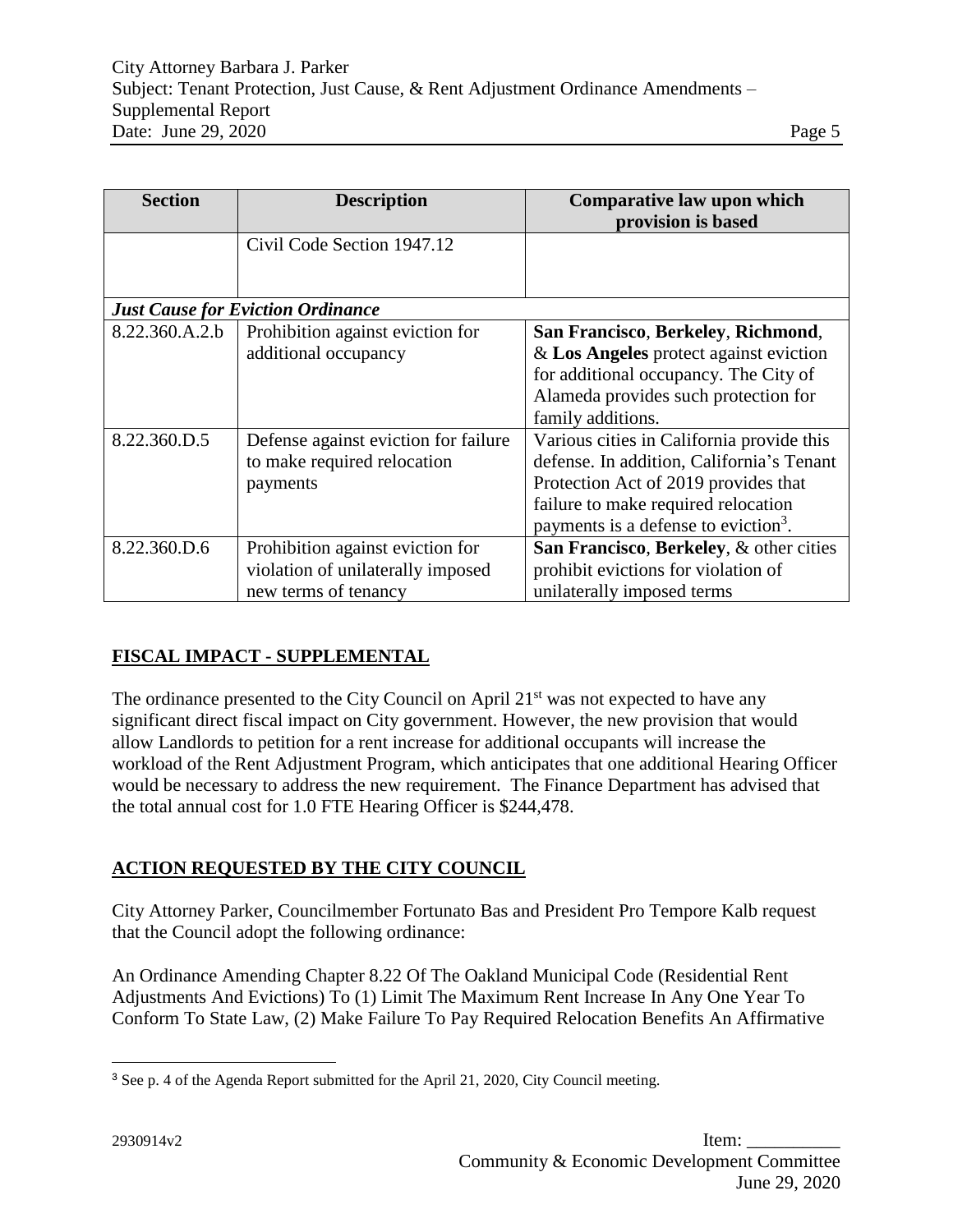Defense To Eviction, (3) Limit Late Fees, (4) Prohibit Unilaterally Imposed Changes To Terms Of Tenancy, (5) Add One-for One Replacement Of Roommates To The Definition Of Housing Services, (6) Prohibit Eviction Based on Additional Occupants If Landlord Unreasonably Refused Tenant's Written Request to Add Occupant(s), and (7) Strengthen Tenants' Rights And Their Enforcement Under The Tenant Protection Ordinance.

For questions regarding this report, please contact Deputy City Attorney Oliver Luby at (510) 238-4924.

Respectfully Submitted,

 $\frac{1}{2}$   $\frac{1}{2}$   $\frac{1}{2}$   $\frac{1}{2}$   $\frac{1}{2}$   $\frac{1}{2}$   $\frac{1}{2}$   $\frac{1}{2}$   $\frac{1}{2}$   $\frac{1}{2}$   $\frac{1}{2}$   $\frac{1}{2}$   $\frac{1}{2}$   $\frac{1}{2}$   $\frac{1}{2}$   $\frac{1}{2}$   $\frac{1}{2}$   $\frac{1}{2}$   $\frac{1}{2}$   $\frac{1}{2}$   $\frac{1}{2}$   $\frac{1}{2}$ 

Barbara J. Parker City Attorney, Oakland

Nelle 7 Bas

Nikki Fortunato Bas Councilmember, District 2

\_\_\_\_\_\_\_\_\_\_\_\_\_\_\_\_\_\_\_\_\_\_\_\_\_\_\_\_\_\_

\_\_\_\_\_\_\_\_\_\_\_\_\_\_\_\_\_\_\_\_\_\_\_\_\_\_\_\_\_\_

Dan Kall

Dan Kalb Councilmember, District 1

Cc: City Council

Attachment: RAP Report, 12/23/2019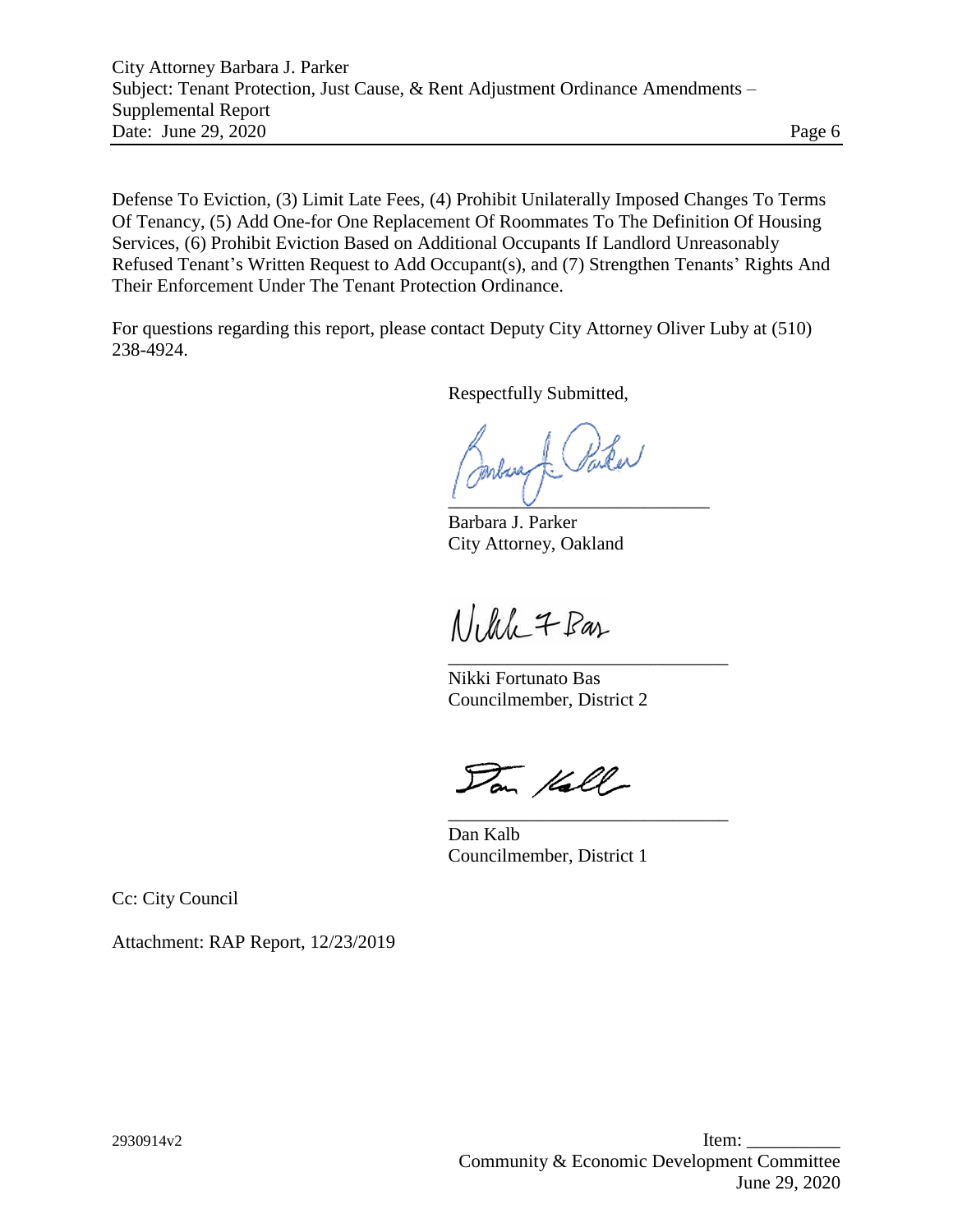

FILED OFFICE OF THE CITY CLERK OAK <sup>l</sup> <sup>A</sup> f!D

- **TO:** Sabrina B. Landreth City Administrator
- $\epsilon$  **CITY** OF OAKLAND 2020 JAN -2 AM 10: 54 **AGENDA REPORT** 
	- **FROM:** Maraskeshia Smith Assistant City Administrator
- **SUBJECT:** Rent Adjustment Program/AB 1482 Enforcement and Implementation Report
- **DATE:** December 23, 2019

City Administrator Approval  $\mathcal{A}$   $\mathcal{A}$   $\mathcal{A}$  Date:  $\frac{4430104049336}{90000}$ 

### **RECOMMENDATION**

**Staff Recommends That The City Council Receive An Informational Report On Local Enforcement And Implementation Of Assembly Bill (AB) 1482, The Tenant Protection Act Of 2019, Recently Chaptered Into State Law, On Oakland Renters And Landlords Including, But No Limited To, Which Categories Of Units In Oakland Are Newly Covered By This State Law, What The City Of Oakland Is Doing To Inform Newly Impacted Landlords And Tenants About This New Law, What Oakland's Rent Adjustment Program Can Do To Enforce Its Provisions, And Recommendations, If Any, To The City Council On What The Council Should Do To Enable Such Enforcement.**

#### **EXECUTIVE SUMMARY**

The Tenant Protection Act of 2019 (Assembly Bill 1482) limits rent increases and provides "just cause" eviction protection and relocation benefits to residential tenants in rental units throughout the state. Assembly Bill (AB) 1482 does not replace Oakland's rent control or the Just Cause for Eviction Ordinance. Most units in Oakland are covered by Oakland's rent control and are not affected by the state law. Rental units subject to Oakland's Rent Adjustment Program and Just Cause for Eviction Ordinance will continue to be regulated by Oakland's local ordinances, which are more protective than state law. However, many units that are exempt from local ordinances, including some single-family homes and condominiums, and certain newly constructed units will become subject to state rent caps and eviction protections when AB 1482 becomes effective January 1,2020.

AB 1482 is silent regarding local enforcement and there is a lack of consensus amongst rent control jurisdictions regarding whether a city may lawfully enforce this new state law. The City's Rent Program is working to coordinate with rent programs of other cities to consider various local enforcement options, including potentially requesting an Opinion from the State Attorney General.

> Item: CED Committee January14, 2020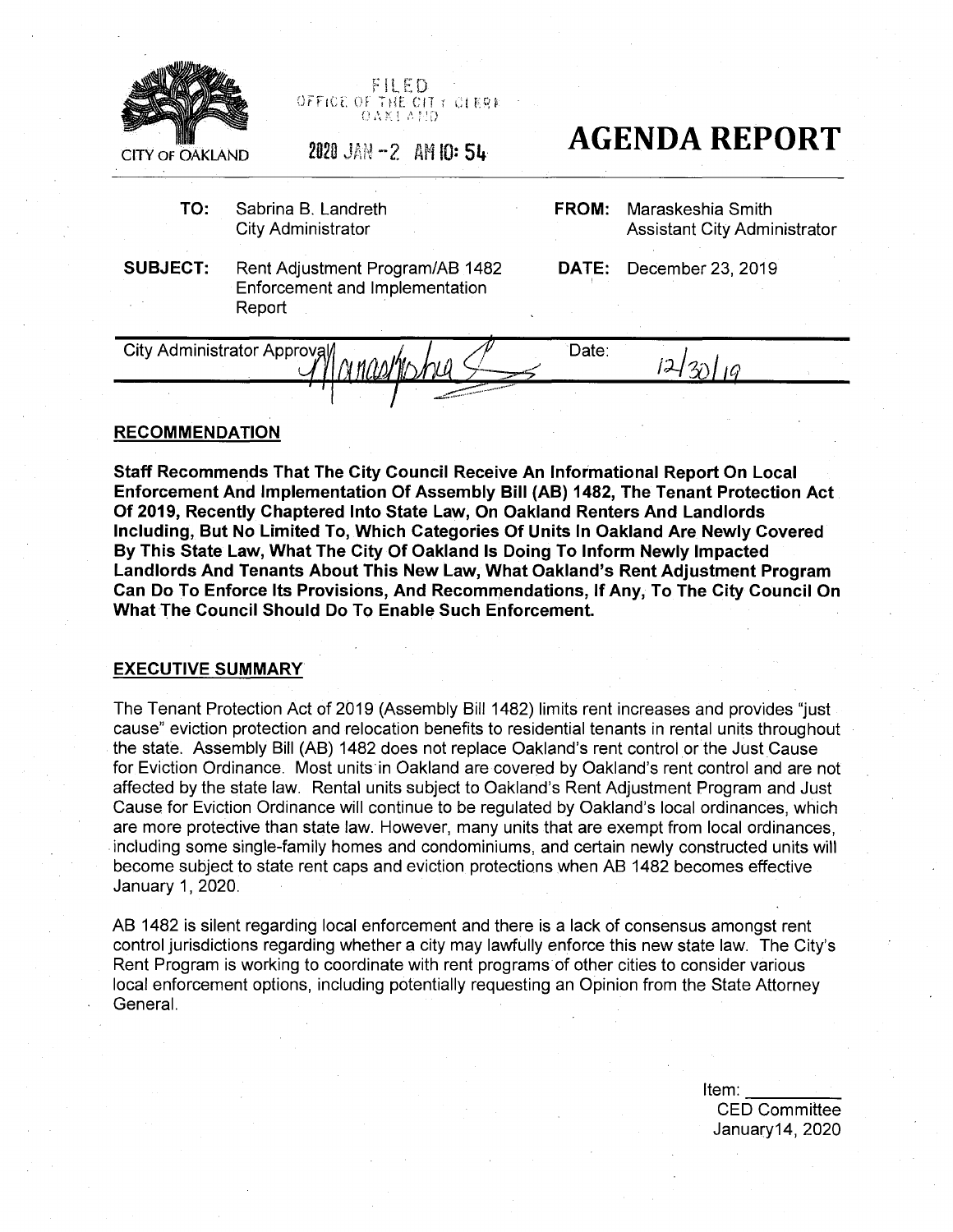## **BACKGROUND / LEGISLATIVE HISTORY**

In 1980, the Oakland City Council passed its first rent control ordinance which established the Housing, Residential Rent Arbitration and Relocation Board and the Rent Adjustment Program. (Ordinance No. 9980 C.M.S.) Since then, the Ordinance has been amended many times. The current Ordinance (O.M.C. Section 8.22.010 et seq.) regulates most residential rent increases in Oakland. Additionally, in 2002, the Oakland voters passed the Just Cause for Eviction Ordinance, requiring owners of covered rental units to prove one of the eleven just causes before they can evict a tenant (O.M.C. Section 8.22.300 et seq.). Together these laws were intended to maintain affordable housing, preserve community diversity, prevent illegal rent increases and evictions, and encourage investment in rental property in Oakland.

In 1995, the California legislature passed the Costa Hawkins Rental Housing Act, which limits the types of properties that can be subject to local rent control and also prohibits vacancy control (limiting the amount of rent an owner can charge a new tenant). Because of the Costa-Hawkins Act, the City cannot extend rent control to units built after January 1, 1983 or impose rent control on single family homes or condominiums.

In September 2019, the California State Assembly passed the Tenant Protection Act (AB 1482), which limits rent increases and provides eviction protection to many residential rental units not otherwise covered under local law. Governor Gavin Newson signed the bill on October 8, 2019. While AB 1482 goes into effect January 1, 2020, the law is retroactive to March 15, 2019. As such, if rent was increased by more than 8.5 percent between March 15, 2019 and December 31, 2019, the rent will revert to the amount charged on March 15, 2019, plus the allowable 8.5 percent.

AB 1482 does not replace Oakland's rent control ordinance or the Just Cause for Eviction Ordinance. Rental units subject to Oakland's Rent Adjustment Program and Just Cause for Eviction Ordinance will continue to be regulated by Oakland's local ordinances, which in most instances are more protective than state law.

# **ANALYSIS AND POLICY ALTERNATIVES**

#### **AB 1482 - RENT CONTROL PROVISIONS**

#### **A. State Rent Increase Limitations**

Pursuant to AB 1482, state rent caps apply broadly to all residential real property in California except the following, which are exempt from state rent control:

- Affordable housing restricted by deed or regulatory agreement, including Section 8;
- Dormitories;
- Newly constructed rental units (certificate of occupancy within the last 15 years);
- Single family homes and condominiums provided they are not owned by a corporation, real estate investment trust, or limited liability company (LLC) with corporate members<sup>1</sup>;

Item: CED Committee January 14, 2020

<sup>1</sup> This exemption only applies if the tenant has been provided written notice of the exemption pursuant to Civil Code 1947.12(d)(5)B.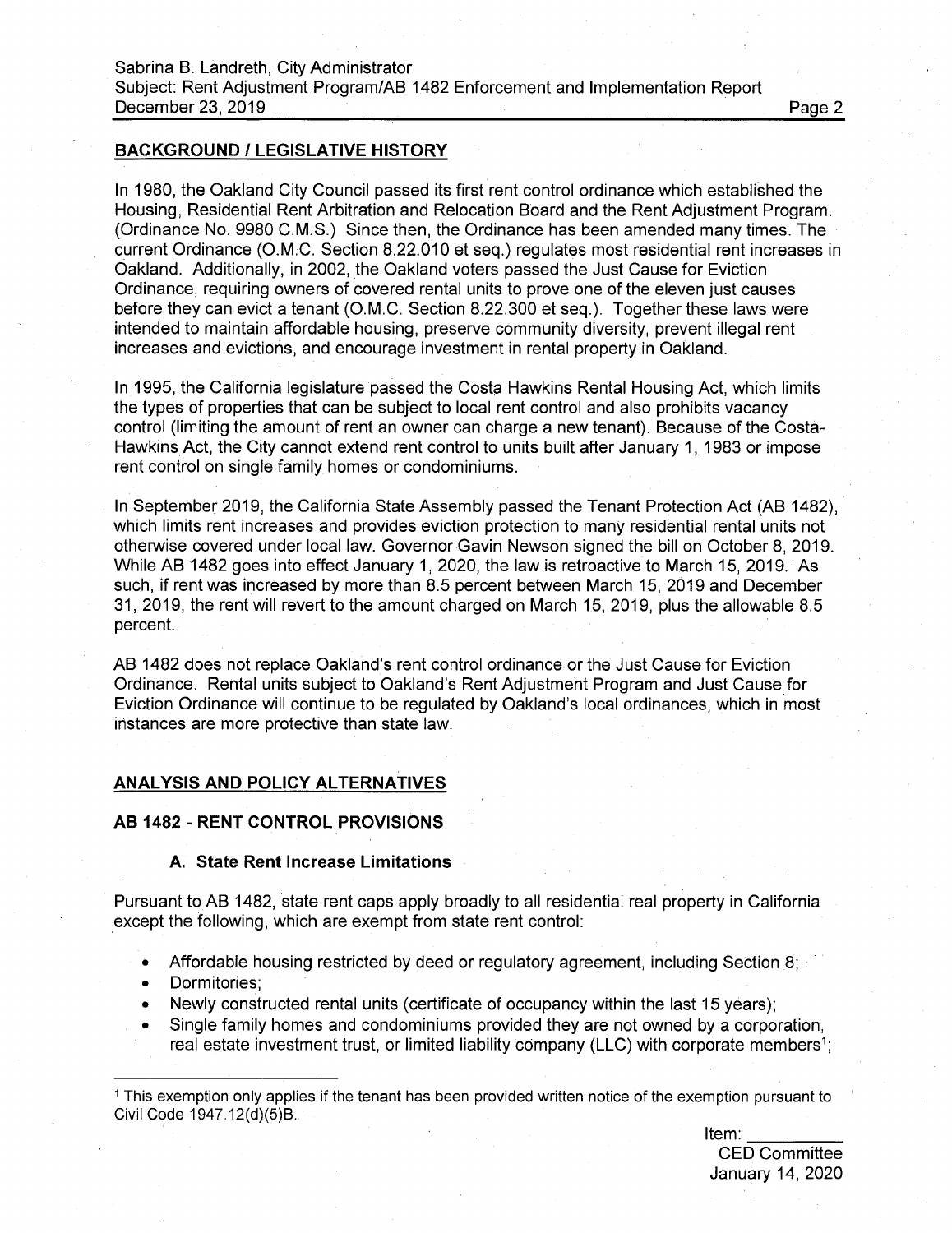Sabrina B. Landreth, City Administrator Subject: Rent Adjustment Program/AB 1482 Enforcement and Implementation Report December 23, 2019 **Page 3** 

- Owner occupied duplexes; and
- Units subject to local rent control that is more protective than state law;

The State's rent cap prohibits owners of residential rental property from increasing the rental rate for a covered unit more than 5 percent plus Consumer Price Index (CPI<sup>2</sup>), or 10 percent, whichever is lower, over the course of any 12-month period. This restriction applies to all rent increases occurring on or after March 15, 2019<sup>3</sup>. In addition, AB 1482 prohibits increasing the rent more than twice in a 12-month period, once the tenant has occupied the rental unit for at least 12 months.

## **B. Local Effect of State Law**

Rental units exempt from Oakland's Rent Ordinance that will now be covered by state rent caps, are:

- Units with a certificate of occupancy issued after January 1, 1983, but not within the last 15 years;
- Single family homes and condominiums if owned by a corporation, real estate investment trust, or LLC with a least one corporate member;
- Units exempt from Oakland's rent program pursuant to a certificate of exemption based on substantial rehabilitation; and
- Rental units in a non-profit cooperative owned, operated, and controlled by a majority of the residents.

In addition, tenants may be able to invoke the protection of state law in certain cases where state rent caps are more stringent than local law. For example, Oakland's ordinance allows for a rent increase of up to 10 percent when the landlord has not taken all permissible increases in prior years (banking), where capital expenses have been incurred or where necessary to establish a fair return. In years when the maximum increase under state law is less than 10 percent (CPI + 5 percent), an argument can be made that state law prohibits the 10 percent increase. However, City staff are still evaluating this theory.

# **AB <sup>1482</sup> - EVICTION PROVISIONS**

#### **A. State Just Cause**

State just cause for eviction protections apply to all residential real property, when the tenant has continuously and lawfully occupied the property for 12 months, except the following, which are exempt from state just cause:

- Housing accommodations in nonprofit hospitals, religious facilities, residential care facilities, and dormitories;
- Owner-occupied duplexes, owner-occupied single-family homes with up to two

Item:

CED Committee January 14, 2020

<sup>2</sup> The regional Consumer Price Index (CPI) for the region where the property is located, as published by the United States Bureau of Labor Statistics.

<sup>3</sup> If an owner raises rent more than the state limit between March 15, 2019 and January 1,2020, AB 1482 sets the January 1, 2020 rent as the rental rate in effect on March 15, 2019 plus the maximum possible increase under the state limit.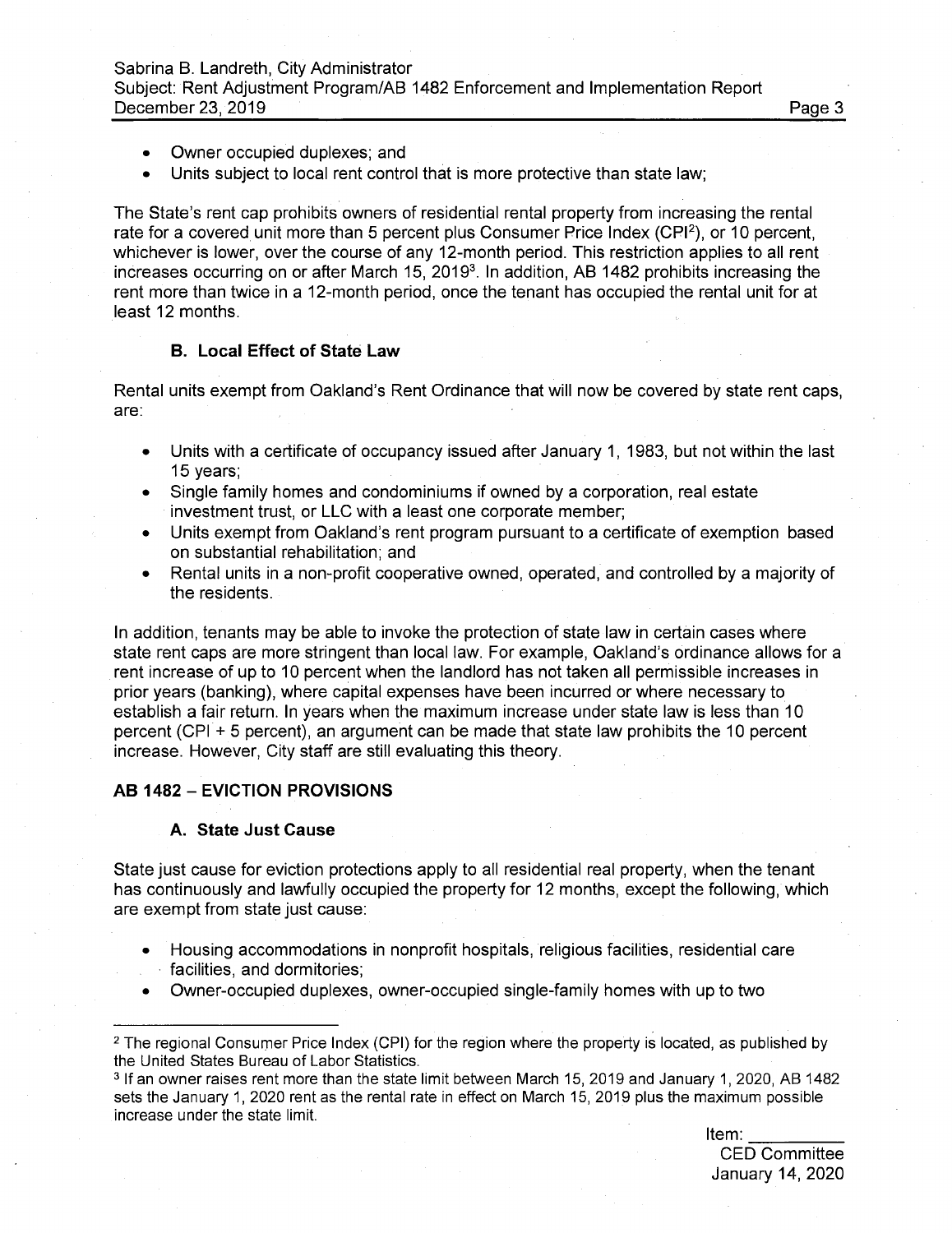accessory dwelling units, and owner-occupied units where the tenant shares bathroom or kitchen facilities with the owner;

- Single family homes and condominiums provided they are not owned by a corporation, real estate investment trust, or LLC with corporate members and the tenants have been provided written notice of the exemption;
- Newly constructed rental units (certificate of occupancy within last 15 years);
- Affordable housing restricted by deed or regulatory agreement, including Section 8;
- Properties covered by local just cause protections as of September 1, 2019.  $\bullet$
- Properties covered by local just cause protections enacted after September 1, 2019, provided the local ordinance is more protective than state law.

AB 1482's just cause provisions prohibit owners of residential real property from terminating tenancies without just cause after a tenant has continuously and lawfully occupied the property for 12 months<sup>4</sup>. Lawful grounds for eviction are similar, but not identical, to those under Oakland's ordinance and fall into two categories: "at-fault" and "no-fault".

At-fault just cause evictions under state law include: nonpayment of rent; breach of a material term of the lease; nuisance; waste; criminal activity or use of the premises for an illegal purpose; assignment or subletting in violation of the rental agreement; refusal to execute a renewal or extension of a written lease; refusal to allow the landlord access to the premises as authorized by law; failure of an employee or licensee to vacate after termination of employment or license; failure of a tenant to vacate after the tenant has given notice that they are terminating their tenancy.

No-fault just cause evictions under state law include: owner move-in; withdrawal from the rental market (Ellis Act); government compulsion; and intent to demolish or substantially remodel.

Like Oakland's Just Cause for Eviction Ordinance, the state law imposes certain notice requirements on owners. In addition, it requires relocation payments equal to one month's rent or a waiver of the last month's rent for all no-fault evictions<sup>5</sup>. Failure to provide required relocation assistance renders a termination notice void.

## **B. Local Effect of State Just Cause**

Oakland's Just Cause for Eviction Ordinance exempts properties with a certificate of occupancy issued after January 1, 1995. Thus, properties with certificates of occupancy issued after January 1, 1995, but not within the last 15 years, will now be subject to state just cause (unless subject to another local exemption).

Item:

CED Committee January 14, 2020

<sup>4</sup> If any adult tenants are added to the lease before an existing tenant has continuously and lawfully occupied the property for 24 months, just cause applies only if all the tenants have continuously and lawfully occupied the property for 12 months or more *or* at least one tenant has continuously and lawfully occupied the property for 24 months or more.

<sup>&</sup>lt;sup>5</sup> In contrast, Oakland's ordinances require relocation payments of at least \$6,500, with various increases based on size of the rental unit and the presence of low income, elderly or disabled tenants and minor children, and only for owner or relative move-ins, Ellis Act, and code enforcement evictions.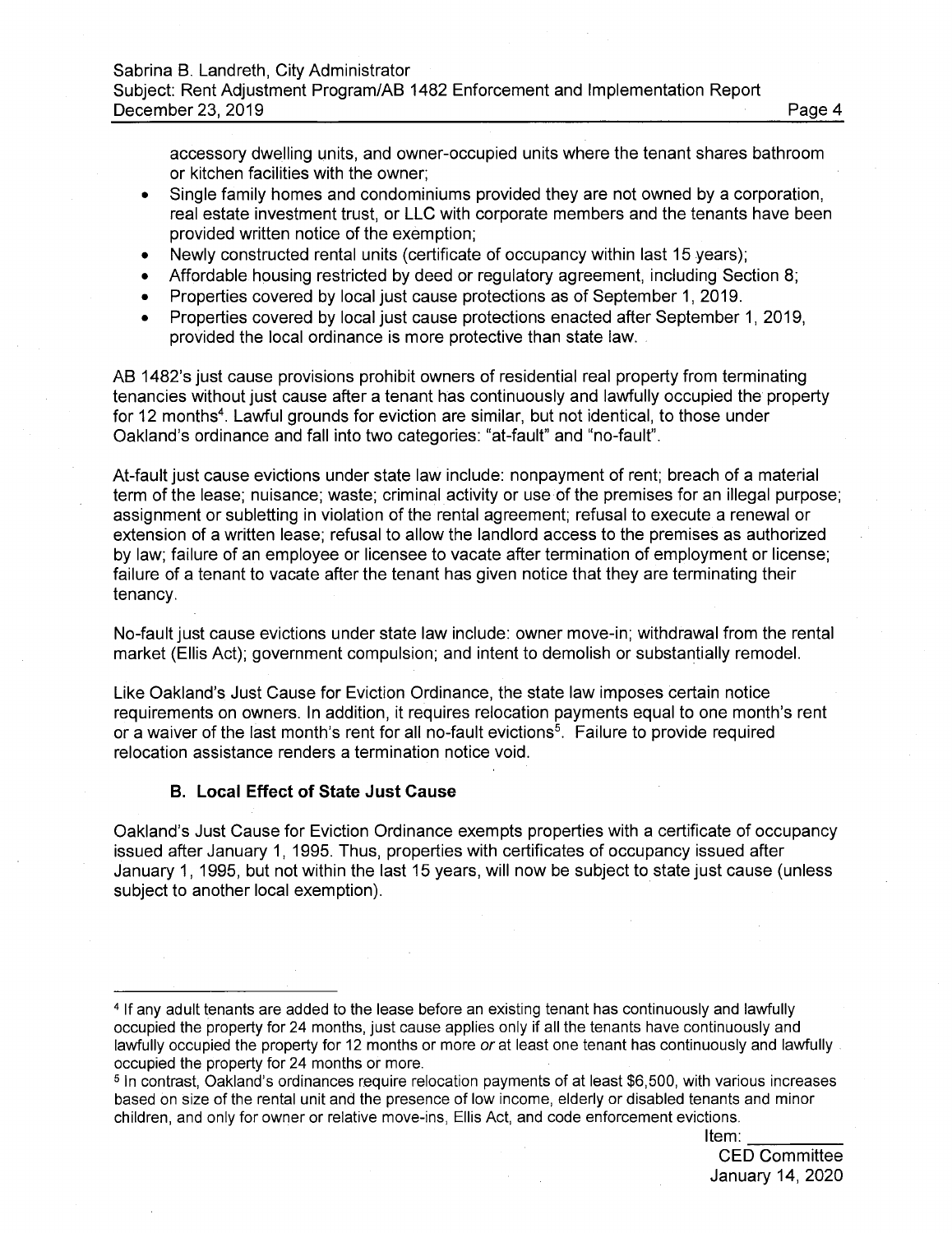## *OPTIONS FOR IMPLEMENTATION AND ENFORCEMENT*

The primary effect of AB 1482 in Oakland will be the application of state rent control and just cause protections to a number of properties not covered by local ordinances. Units built between 1983 and 2005 will make up a large portion of the newly protected units. Additional units will become subject to state protections each year as they age into coverage under state law.

The law is silent regarding local enforcement and there is a lack of consensus amongst rent control jurisdictions regarding whether a city may lawfully enforce AB 1482. The Rent Program can only hear rent disputes for properties covered under the local rent control and eviction laws and Just Cause for Eviction Ordinance and is not authorized to enforce AB 1482 as it explicitly applies to units that fall outside the Rent Program's jurisdiction. However, while the Rent Program may not enforce AB 1482, it may serve as a substantial resource for outreach and information.

The City Council however does have the ability to enact various regulatory amendments. With a goal to minimize incongruities between state and local law and optimizing the impact of AB 1482 the following options are available:

- 1. Amend Oakland's 10 percent annual rent cap for covered units to conform to state law;
- 2. Add failure to pay required relocation benefits as a defense to eviction in Oakland's Just Cause Ordinance to mirror state law;
- 3. Coordinate with rent programs of other cities to consider local enforcement options for AB 1482, including potentially requesting an Opinion from the Attorney General.

#### *PROGRESS OF OUTREACH*

The status of property owner and tenant education is as follows:

- The Rent Program has created an information sheet and "frequently asked questions" (FAQ) page which is posted on the program website and available in the Housing Resource Center. The information sheet and FAQ are available for public distribution at community events, workshops, and emailed to community partners, as well as individual property owners and tenants who have signed-up to receive constant contact and communication from the Rent Program.
- The Rent Program designed an informational postcard that will be mailed to all residential rental units in Oakland per business tax accounting data in January 2020.
- Effective February 2020, in an effort to meet the increased demand for assistance in understanding Oakland's complex landlord/tenant landscape, the Rent Program will increase its drop-in hours from 24 to 31 hours per week and add additional evening hours on Tuesday nights.
- In February 2020, the Rent Program will conduct a special workshop for Tenants on Rent Control and Eviction Protection in Oakland which will include information on AB 1482 as well as applicable local laws and regulations. Additionally, in 2020 the Rent Program will conduct ten (10) additional workshops for property owners and tenants (including special workshops for Spanish and Chinese speaking communities) all of which will include information on AB 1482.

Item:

CED Committee January 14, 2020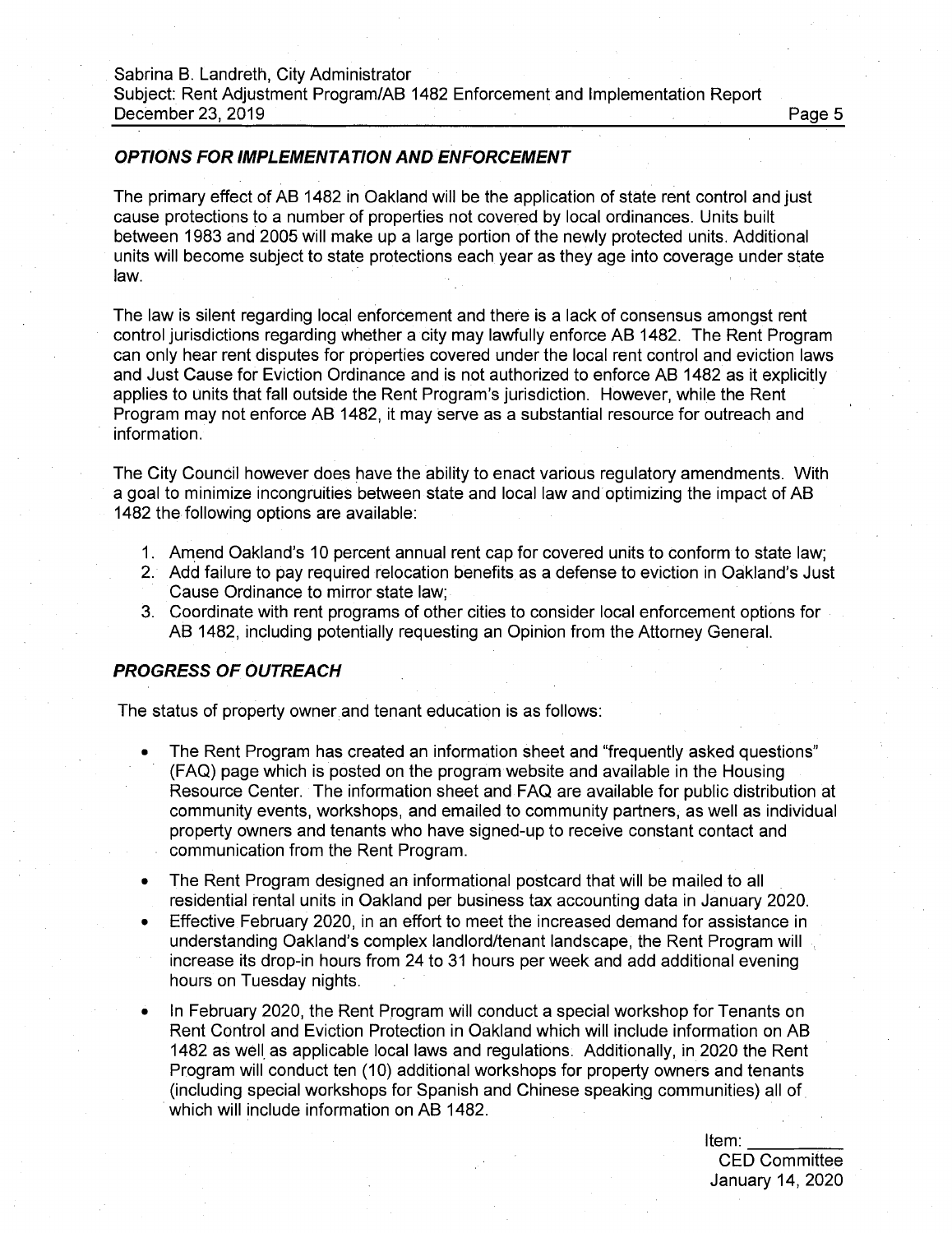#### **FISCAL IMPACT**

There is no fiscal impact or cost related to this informational report.

# **PUBLIC OUTREACH / INTEREST**

No outreach was deemed necessary for this report beyond the standard City Council agenda noticing procedures.

#### **COORDINATION**

Staff produced this report in coordination with the City Attorney's Office.

# **SUSTAINABLE OPPORTUNITIES**

*Economic:* The goals of RAP are to preserve the affordable housing inventory for families, seniors, and disabled people in the City of Oakland and to protect tenants from displacement while encouraging owners to invest in the housing stock of the City.

*Environmental:* Through the implementation of the FRAP ordinance, the Housing and Community Development Department seeks to mitigate adverse environmental impacts resulting from existing rental housing. This work also seeks to encourage cohesion and vested interest of owners and tenants in established neighborhoods.

*Race and Equity:* FRAP seeks to improve the landscape and climate of Oakland's neighborhoods by encouraging long-term tenancies in rental housing, assisting low- and moderate-income families to save money to become homeowners, and preventing displacement of existing low-income Oakland tenants that result from illegal owner move-in evictions.

> Item: CED Committee January 14, 2020